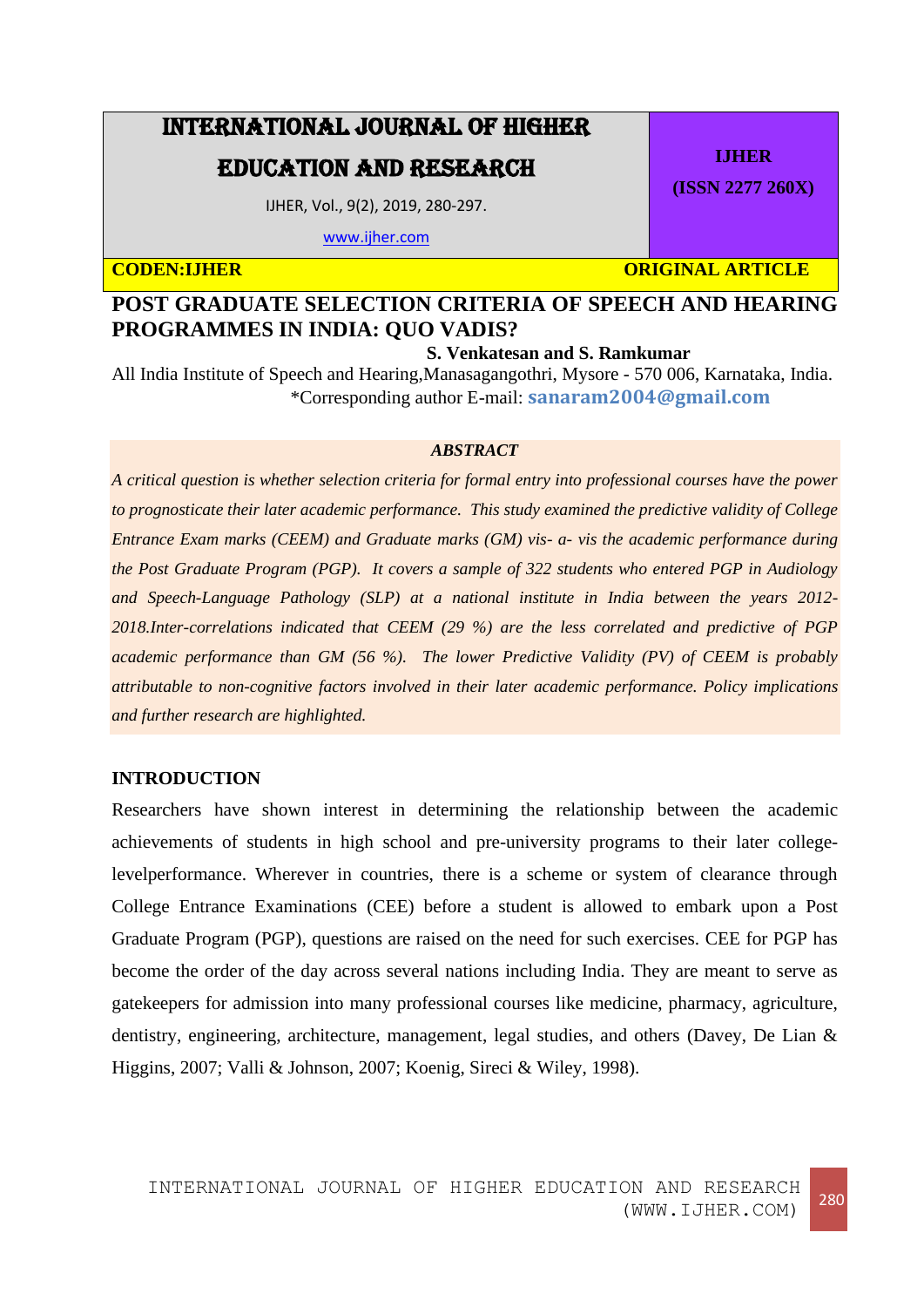When demand outstrips supply with applicants than available seats the need for CEE is justified. They are presumed to minimize resource wastage, optimize human capital, check the persistence and calm of the candidate, or bring uniformity into a selection system that is fraught with wide disparities. It is expected to bring standardization, objectivity, transparency in the admission process, give equal opportunities to students, reduce bias in selection, and select only the deserving. The need is felt even more in a country like India because of several inequities. There are different examination boards with varying content or rigor of curriculum that is also perpetually changing. There are reservations about cost, stress or burden of CEE on students. It is argued that CEE promotes political centralism, item bias and has dubious Predictive Validity (PV) (Ross & Wang, 2010; Wang, 2010; Kockar & Gencoz, 2004; Feng, 1999; Berberoglu, 1996).

The conceptual framework and theoretical basis for the use of College Entrance Examination Marks(CEEM) as criteria for admission in PGP and as a predictor of later success in the chosen programhave been offered by many investigators as based on the notion of equity. It is deemed as an attempt to provide a level playing field between the aspirants and contenders. This has become the basis for the evolution of CEE (Baron & Wolf, 1996; Messick, 1989).

#### **REVIEW OF LITERATURE**

Some formal CEEs that have been under the scanner, especially for their predictive validity are Scholastic Aptitude Test (SAT), International English Language Testing System (IELTS), Test of English as Foreign Language (TOEFL), Graduate Management Admission Test (GMAT) and Graduate Record Examination (GRE).A consensus is that the PV of high school grades by their own for further academic or vocational training success  $(r=0.41)$  and performance in university examinations (r=0.46) is limited (Schuler, Funke & Baron-Boldt, 1990) than an added scheme of CEEwhich are a shade better  $(r=0.43$  and 0.52) for graduate pupils (Dooey & Oliver, 2002; Light, Xu & Mossop, 1987; Mauger & Kolmodin, 1975).

The PV of the highly competitive nationwide CEE alone for public medical school students in Iran and combination with their high school CGPAwas examined for 2126 students in the year 2013.Pearson correlation and regression analyses were used to assess the relationships between the selection criteria and academic performance.Results showed that the Comprehensive Basic Sciences Exam (CBSE) scores showed r=0.473; (2) Comprehensive Pre-Internship Exam (CPE)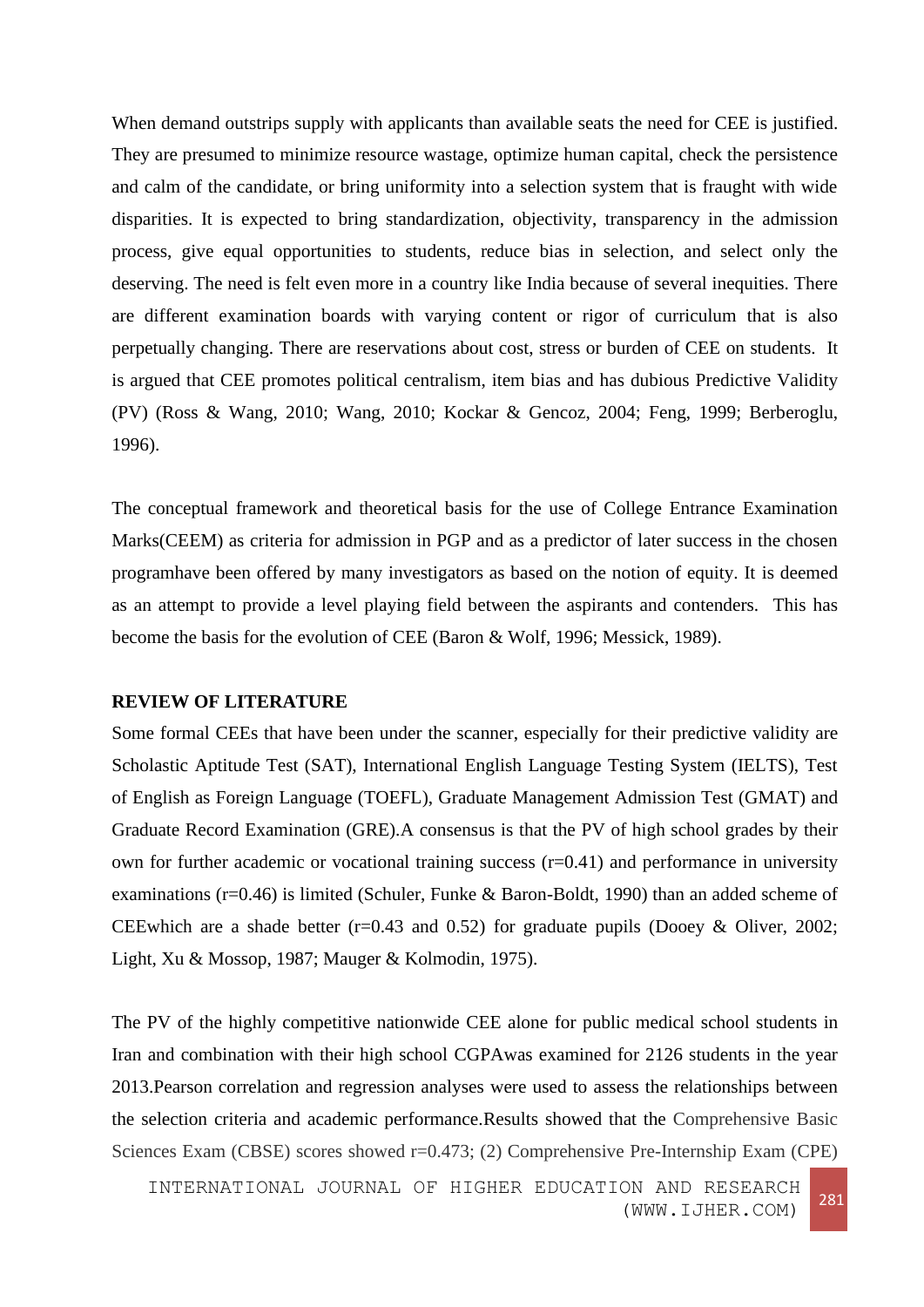scores showed that r=0.326; and (3) medical school CGPA showed the least r=0.225 in terms of the power of their prediction for the achieved scores in their later academic performance. The authors recommended better care, caution,and criteria for identifying the best applicants to become 'good doctors' in the country (Farrokh-Khajeh-Pasha et al., 2012).

In an attempt to determine the PV of the CEE-SAT scores in the prediction of grades earned by a randomly chosen sample of 142 women as fresh entrants into mathematics at Longwood College in August 1973, there was a 0.48 correlation between entrance scores and their later earned grades (Gusset, 1974).In a study designed to examine whether coaching affects the PV and fairness of SAT, between two randomly allocated groups of coached and uncoached students, the scores increased by about 25% of a standard deviation on the psychometric test for coached students. However, it did not affect PV. Rather, it created a bias against the uncoached examines in predicting their performance (Allalouf & Ben-Shakhar, 1998).

Similar attempts have been made to use admissions exam to predict student success in Associate Degree in Nursing Programs (ADNP; Gallagher, Bomba & Crane, 2001).In a related study, an effort was made to assess the degree to which CEEM and preparatory class average score predict success in college academic performance. Results showed that both these indices emerged as valid predictors of first-year college marks and jointly accounted for 33.70 percent of the variation in college performance (Robi, 2014).

Although CEEM determine the future of millions of young people and is becoming increasingly relevant for Western university education, there is little evidence-based information about what should be their structure and content, fairness for higher education, or socio-cultural dimensions. The high cost of academic preparation and the continual shortage of trained helping professionals also plague the domain of Speech, Language and Hearing(SLH) in India. This makes the selection process for these specialists critical.

## **STATEMENT OF THE PROBLEM**

The helping profession of SLH works to prevent, assess, diagnose and treat individuals affected by communication disorders. Speech disorders occur when a person has difficulty in producing speech fluently (as in stuttering), pronunciation, or voice and resonance. Language disorders happen when one has trouble in understanding others (receptive) or in sharing thoughts, ideas or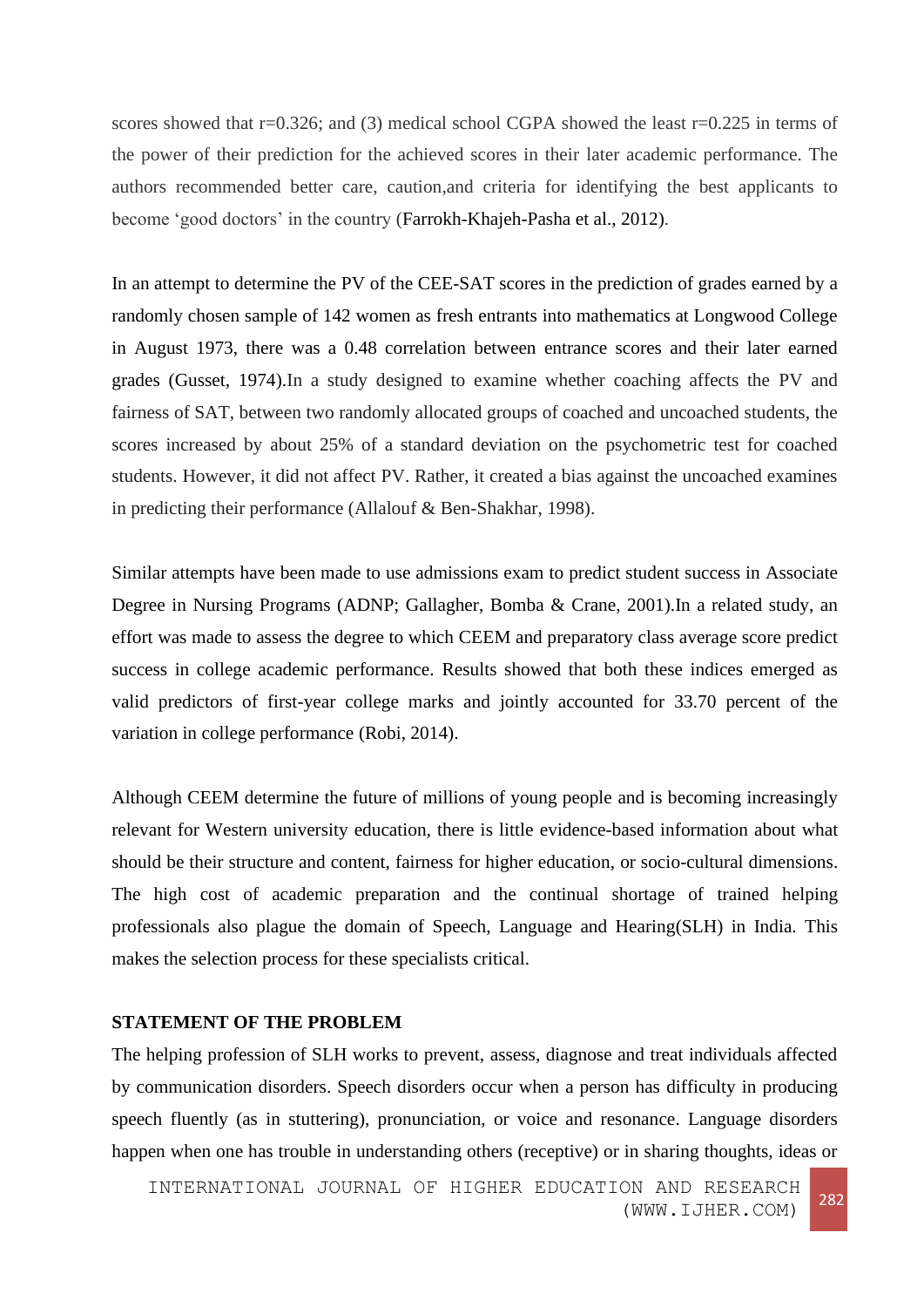feelings (expressive) with others. Many times, treatments for swallowing disorders or difficulties are also added to the list of services provided by SLH professionals. Further, they also provide diagnostic and interventional help for persons with deafness or hard of hearing. These professionals typically work in research, education, and health care settings.

Training for SLH professionals takes place at different levels beginning from certificate to postdoctoral level programs at various accredited national level institutions all over the world including India. There is usually a stringent selection and admission process to these academic programs. Ideally, it must be assured whether the admission criteria that are usedarevalid, whether they are the best-fit indicators of success, and whether they help eliminate those with the poorest chance of success (Gayle & Jones, 1973). However, till date, no attempt has been made concerning the PV of selection criteria and process for their PGP*vis-a-vis*thelater academic performance of students enrolled for specialization in the helping profession of SLH in the country.

The generic aim of this study, therefore, is to ascertain the degree or extent to which CEEMandGM predict success in academic performance at the PGP. Further, it may be worthwhile to explore whether associated personal and socio-demographic correlates like gender or subject area of specialization influence the PG level academic performance as an outcome variable.

## **RESEARCH QUESTIONS**

There are unanswered questions on how much CEEM predict success in their course work. Some studies have shown high school average scores,andentrance test scores are the most important predictors of college performance (Burton & Ramist, 2001). Others have noted that a combination of high school CGPA and CEEM yield somewhat better prediction than each taken alone (Noble & Sawyer, 2002). The specific research questions are:

- 1. Is there a relationship between GM, CEEM, and PG level performance scores as reflected by their CGPA?
- 2. Do the CEEMand GM collectively have a significant contribution to the prediction of PG academic scores as reflected by their CGPA?
- 3. Which is the most important PV for PG academic scores as reflected by their CGPA? GM or CEEM?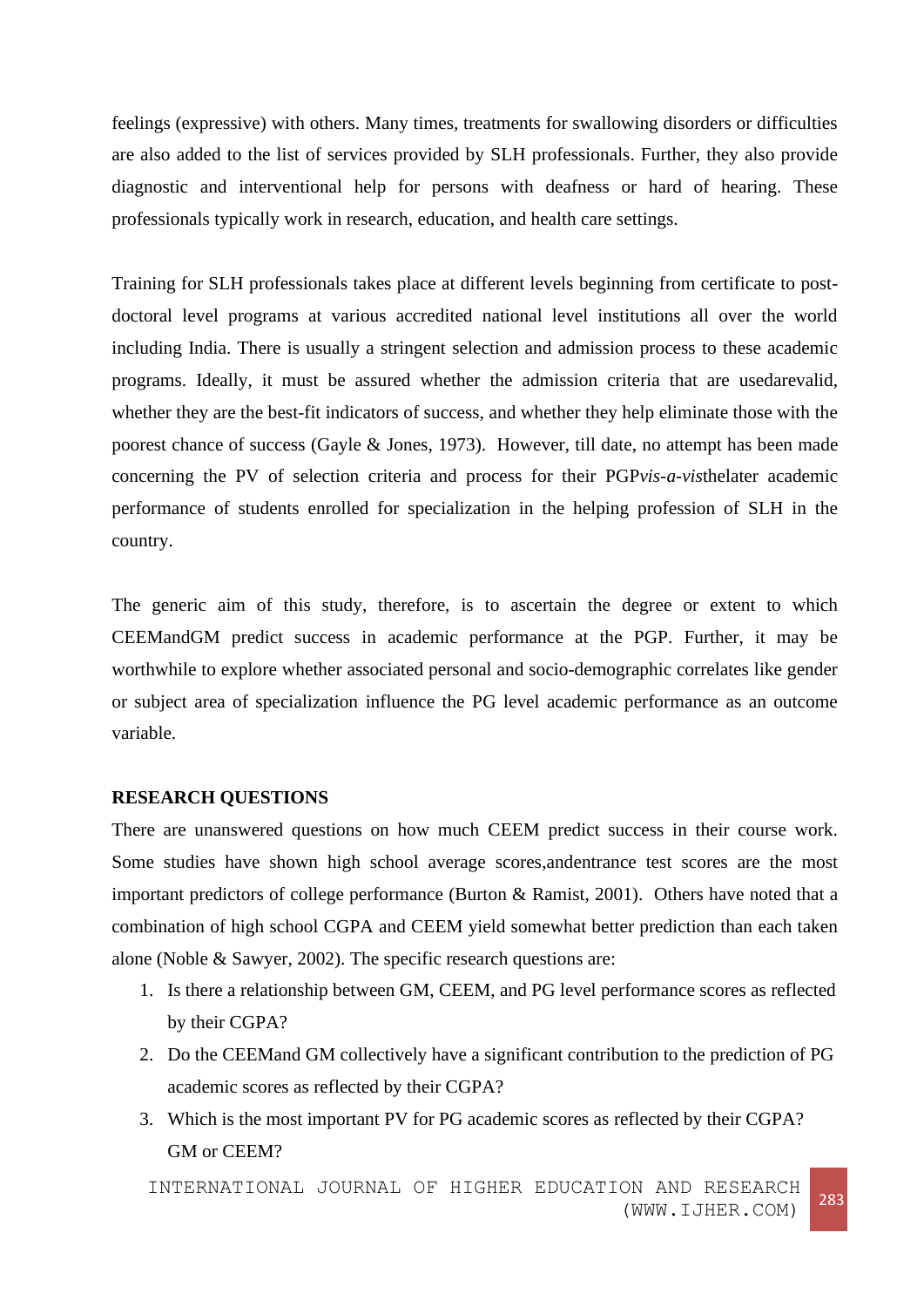#### **SIGNIFICANCE OF THE STUDY**

Research in this area has stressed the use of CEEM as criteria for admission in PGP and as a predictor of later success in the chosen program of study. The findings of this study are likely to guide admission personnel and decision makers in identifying whether UG scores orCEEM are accurate predictors of later academic performance of students pursuing PGP in SLH in the country. Further, the results of this study can help PG program mentors and student counselorsto assist transition issues of students between graduation and their PGP. It can also facilitate in reviewing the testing policy as well as the quality of CEE. It may be possible that, apart from GM and CEEM, other non-cognitive factors like home supports, teacher variables, college culture,andcampus climate, peer influences, nutrition, extra-curricular activities, study skills or learning strategies, individual interest, confidence, self-motivation, and self-appraisal may also play a role in later student performance. Besides, there is a debate in the literature about which standardized procedure, whether CEEM,GMor any other yardstick should be usedwhile making admission decisions (Anghelache, 2016). Thus, the findings of this study may have a contribution to the existing debate, adding knowledge about which predictor is more significant or accurate in forecasting later student academic performance.

#### **OPERATIONAL DEFINITIONS**

- **(i) Academic performance** refers to how well a student shows in academic knowledge and skills which is reflected as a student's CGPA.
- **(ii) Correlation coefficients**are statistical measures of the linear relationship between two variables. They range from  $-1.00$  to  $+1.00$  with a zero in between indicating no relationship. During validation exercises, these values serve as predictor and criterion, outcome, test score, or dependent variable.
- **(iii) CEEM** reflect the results of a test used to assess a student's readiness for admission into PGP in SLH.
- **(iv) Predictive validity** refers to the extent to which a predictor such as CEE score will estimate or forecast the outcome variable, such as, academic knowledge, skills or performance in the student.

## **METHOD**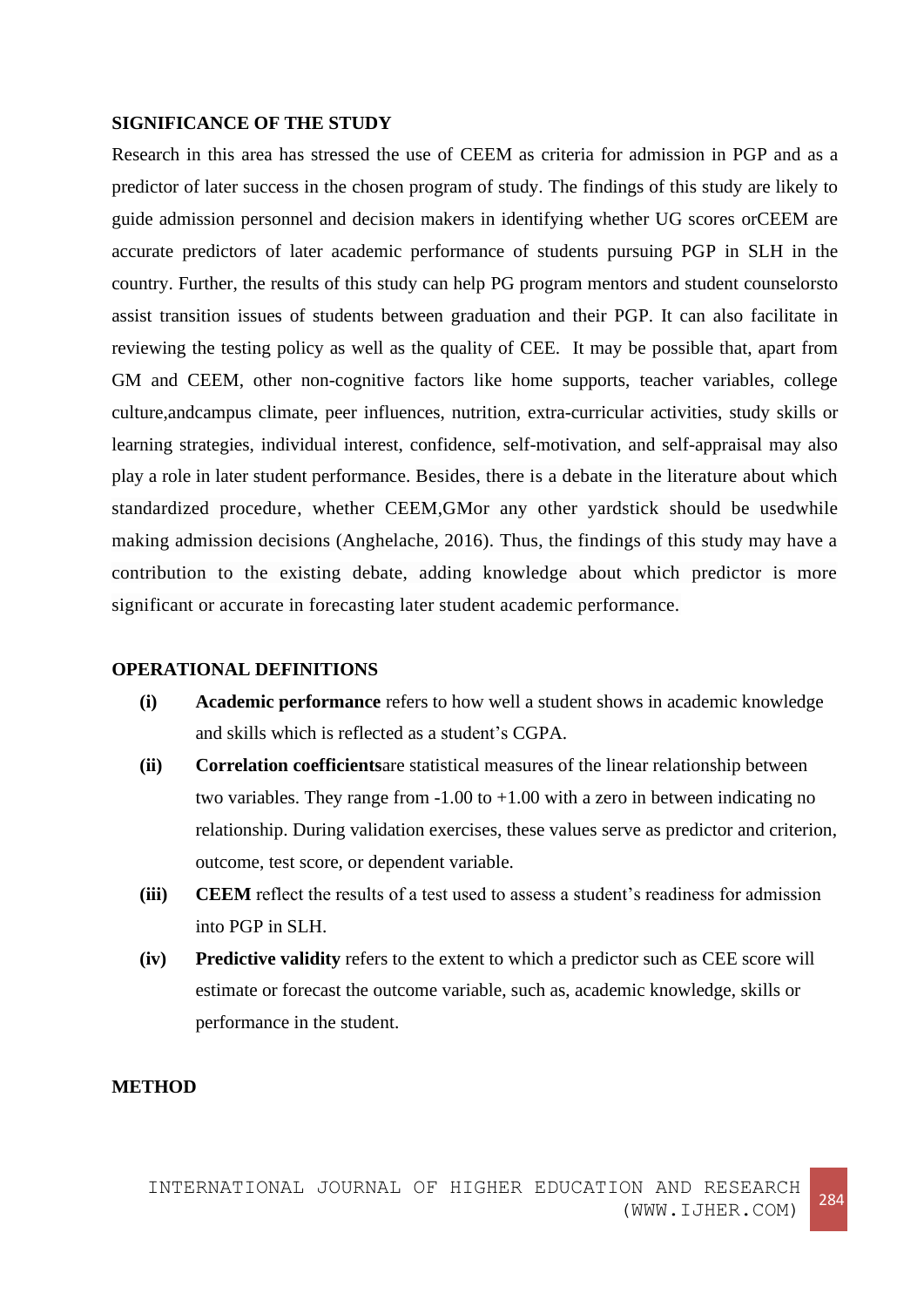This study uses a retrospective cross-sectional historical analysis of secondary data onsixbatches of PG students pursuing their programs of study at a national level institution dedicated to the field of SLH in the country.The variables included in this enquiry were predictor (or independent) variable in the form of CEEM, gender, feeder college, and type of PGP(Audiology or SLP) while their academic performance was measured as CGPA was taken as criterion measure (or dependent variable). To answer the main research questions, linear regression analysis was employed.

#### **Population & Sample**

The investigating agency, established in 1966, is an autonomous institute fully funded by the Ministry of Health and Family Welfare, Government of India. Its major objectives are to impart professional training, render clinical services, conduct research and educate the public on issues related to SLH and communication disorders. As part of its initiative to undertake professional training, among other programs, the institute runs 2-yearsPGP in 'Audiology' and another in 'SLP.' The CEEMis based on B.Sc. (Sp. & Hg.)/BASLP syllabus. It is conducted every year for the selection of candidates. Admission is made only by the marks obtained in the CEE conducted by the Institute for this purpose. The number of Questions to be answeredis 100 within 90 minutes. There is negative marking calculated @ -0.25 marks per wrong answer. The cutoffpercentage of CEEMmakes the candidate eligible for admission into the PGP.

#### **Procedure**

Permission was obtained from the competent authorities in the institute whose data records had to be accessedfrom their academic section for the study.Ethical considerations on maintaining the anonymity, privacy, and confidentiality of the students whose academic records were perused and strictly followed.

Data analysis covered the use of descriptive statistics like mean and measures of dispersion (standard deviation). Thiswas followed by an analysis of relationships among variables. The Mann-Whitney U test was used as non-parametric alternative to compare differences between two independent groups when the dependent variable is not normally distributed as in this study. Using Pearson Product Moment Method, correlation coefficients were computed to ascertain the relationships among the variables. In addition, linear regression analysis was carried out to seethe contribution of PV for variations, if any, in the criterion measure. Following the regression analysis, stepwise regression analysis was used to identify and select the predictor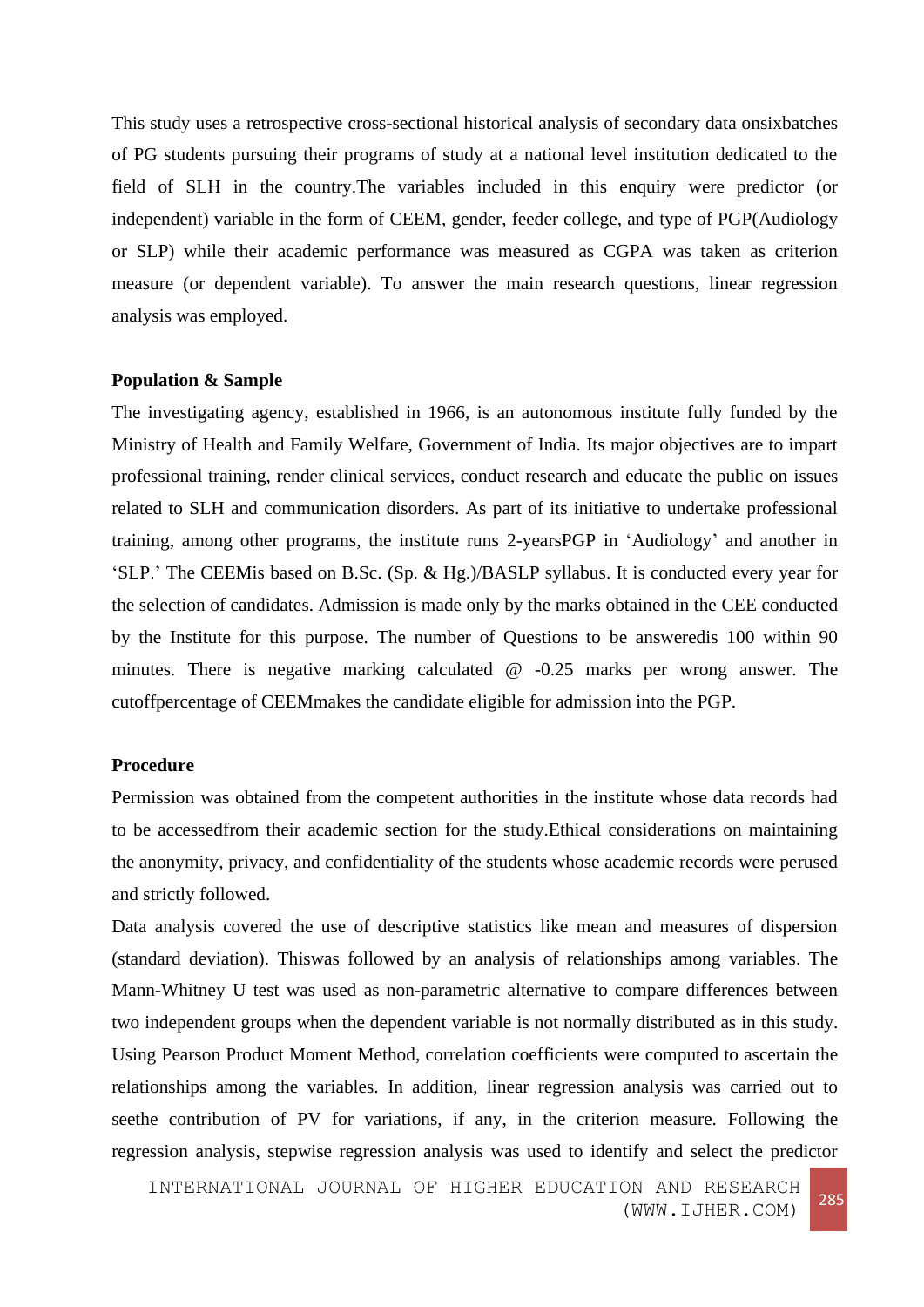variable that best explains the variation in the criterion variable. This analysis was carried out using SPSS Version-20. An alpha value of 0.05was chosen to test the significance of the contribution of each predictor variable and the linear combination of the independent variables to the dependent variable.

#### **RESULTS**

The first research question was to do with ascertaining whether there is relationship between GM, CEEM, and PG level performance scores as reflected by their CGPA? The mean, rangeor standard deviation and findings on a test of normality were run through the sample about key study variable of CEEMaboutdemographic variables. The Shapiro-Wilk Test for Normality was used to examine the continuous variable of CEE scores. Assuming a null hypothesis that the data is normally distributed, the probability<W value listed in the output is the p-value(<0.05). If the p-value is greater than 0.05, then the null hypothesis is not rejected. As shown in table 1, only in the case of SLP, the calculated W value is significant (p: 0.04).Therefore, it is assumed that, by and large, the sample distribution is normally distributed. Additionally, skewness and kurtosis values were also used to determine normality. As required, the values are close to zero. Another technique of considering normal distribution is to consider the extremes or outlines in the range. By all counts, the sample in this study appears tobe distributed normally (Table 1; Figure 1).

A similar exercise to ascertain normality was undertakenby examining the variable of GM of the sample in this study (Table 2; Figure 2). Results show a similar trend except that girl candidates (over-represented in these academic programs) have marginally high GM (N: 241; Mean: 65.42; SD: 5.04) than the boys (N: 83; Mean: 63.49; SD: 5.65). Similarly, based on the feeder colleges as a variable, the feeder colleges other than the host institution had a higher GM (N: 141; Mean: 66.42; SD: 5.42) than the candidates from the host institution (N: 183;Mean: 63.77; SD: 4.85) and the differences were statistically insignificant ( $p$ :  $> 0.05$ ). However, the discipline of specialization (Audiology or SLP) did not show any significant difference (p:  $>0.05$ ).

At the third level (Table 3; Figure 3), the analysis was attempted to examine the variable of CGPA in this sample. Results show that girls (N: 240; Mean: 7.10; SD: 0.45) have higher CGPA than boys (N: 83; Mean: 6.70; SD: 0.40) just as those pursuing SLP specialization (N: 159; Mean: 7.22; SD: 0.42) score higher CGPA than students opting for Audiology (N: 164; Mean: 6.78; SD: 0.41). However, there are no differences for CGPA scores between the groups about their feeder colleges (p:  $>0.05$ ).

To summarise this sub-section, it is seen that: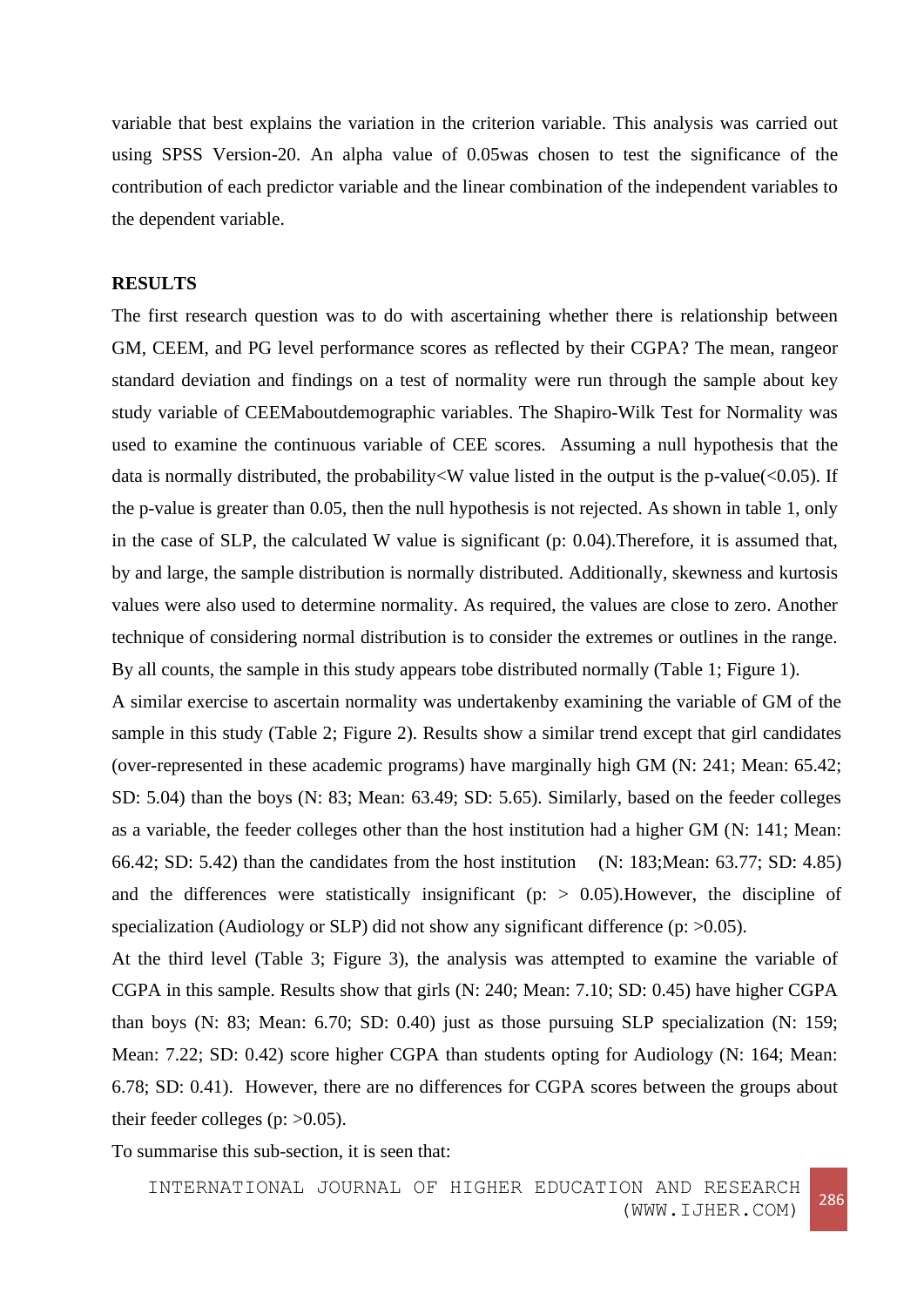- (i) Boys outperform the girls during CEE, although their CGPA scores in the PG examinations and GM slide lower than the girls;
- (ii) Students opting for Audiology perform better in CEE, although their CGPA in PG examinations slide lower than the students pursuing SLP;
- (iii) At the time of CEE, students from the host institution appear to outperform those from other thanthe host institution. Their CGPA also seem to be higher than students whose feeder college is other thanthe host institution.

The second research question is: Do the CEEM and GM collectively have a significant contribution to the prediction of PG academic scores as reflected by their CGPA? To answer this question, an inter-correlation matrix was prepared based on the semester-wise performance of students *vis-a-vis* their CGPA in PGP, CEEM, and GM respectively for both streams of Audiology and SLP combined (Table 4). Results show a strong uphill or positive linear correlation (Range:  $+0.80$  to 0.50) for CGPA (\*), less for GM (+), and least for CEEM ( $\degree$ ) over the four semesters.These trends are depicted as scatter diagrams (Fig.4).

The third research question is: Which is most important predictor variable for academic scores achieved by students at PG level as reflected in their CGPA: CEEM or GM?

A 2 x 2 inter-correlation table between CEEM and GM for the academic performance of the sample in terms of their CGPA (Table 5) shows that marks obtained during graduation (GM; R=0.561; N: 323) is higher than the values obtained at college entrance examination (CEEM; R=0.355; N: 323). Further, the correlation coefficient values are the least between GM and CEEM (R=0.287; N: 324).

In terms of the studied socio-demographic variable (Table 6), it is seen that high correlations exist between GM and CGPA for girls  $(R=0.606; N: 240)$ , students opting for SLP  $(R=0.648; N:$ 159), and those who have completed their UG program from the host institution (R=0.697; N: 183). The correlations between CEEM and academic performance as reflected by their CGPAs emerge as low or moderate across all socio-demographic variables like gender, the area of specialization as well as feeder-college respectively.

Eventually, a simple linear regression coefficient and percentage of variance (Table 7) worked out between GM and CGPA is a meager 0.10 % ( $\beta$  = 0.561) which is marginally higher than the same metrics between CEEM and CGPA which is 0.02 % ( $\beta$  = is 0.355). All this means that nearly 90 percent of the variance found in the response variable (academic performance of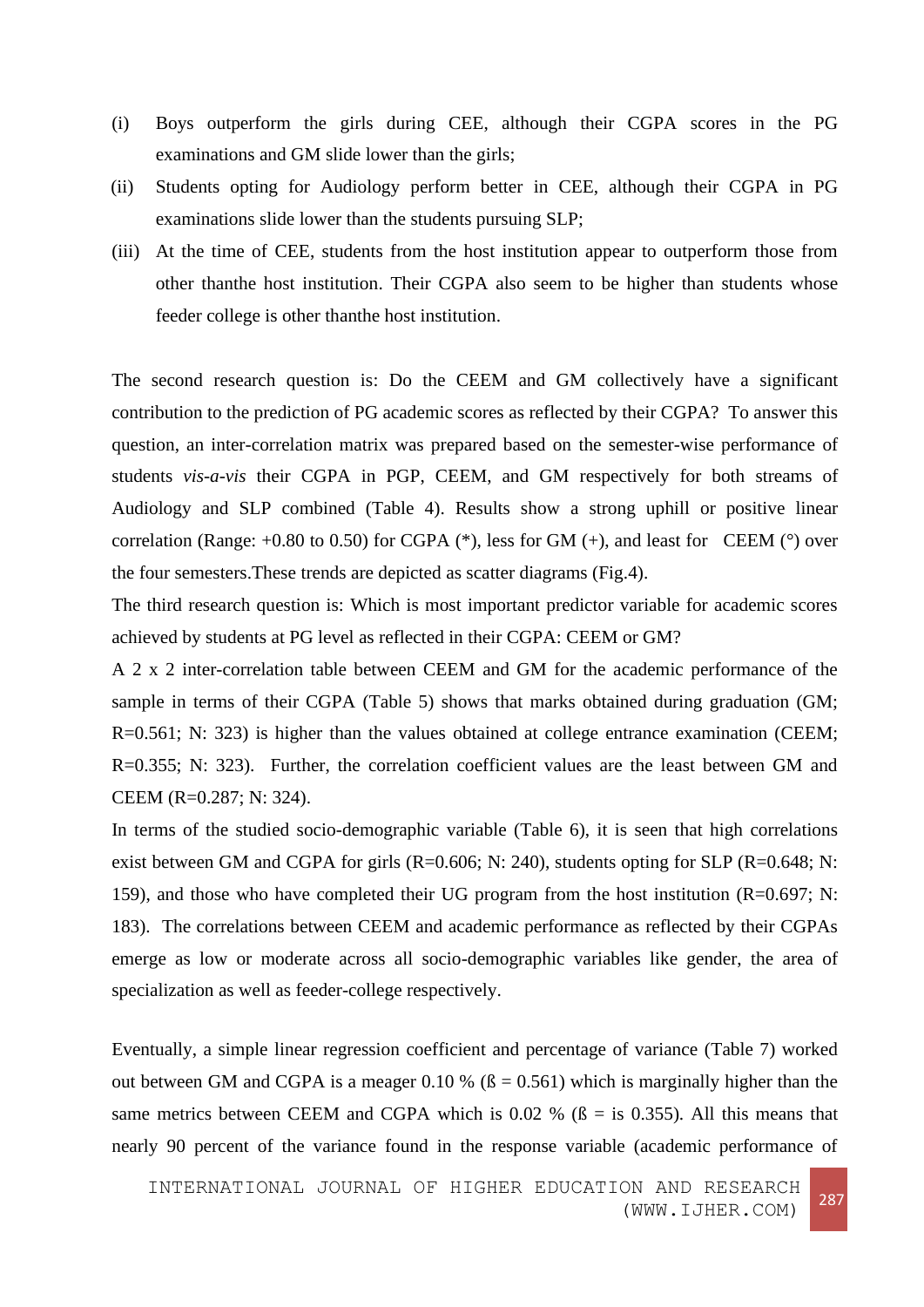students as reflected by their CGPA) cannot be explained by the predictor variable (CEEM in this instance). The F-statistic is large given the size of the data.

## **DISCUSSION**

Olani (2008) reported that preparatory school average score, university CEEM and aptitude scores are statistically significant predictors of first-semesterCGPA of the students at Adama University.The three variables combined to account for 17 percent of the variance in their academic performance scores. The study concluded that two-thirds of variance remained unexplained. In this study nine-tenth of the variance is unexplained. Then, this brings the question to the fore as to what other factors may explain the variance in the phenomenon or relation between CEEM and academic performance as reflected by CGPA. The answer can be found in a variety of often ignored factors.

Other aspects that immediately surface for consideration can be achievement motivation, study habits, and other personal-social factors were attributed to explain the large variance.There are a variety of other personal facetsthat must be also considered, such as, academic self-efficacy, organization and attention to study, time utilization, classroom communication, student involvement with college life, stress and emotional components to play an important role in predicting student successas has been empirically demonstrated (Aydin, 2017).Other noncognitive factors that are commonly implicated for academic performance are:home supports, teacher variables, college culture and campus climate, peer influences, nutrition, extra-curricular activities, study skills or learning strategies, study habits, examination-taking skills, personality variables, individual interest, aptitude, confidence, self-motivation, and self-appraisal (Sommerfeld, 2011; Pickering, Calliotte, & McAuliffe, 1992)

The lower correlations and regression coefficients of CEEM than the UG marks to academic achievements in PG as reflected by the CGPA can be attributed to these severallyunacknowledged factors influencing students' academic performance. Probably, the form, intent,and contents in the CEEfor admission areentirely different from what is at the end of each semester as well as final examinations of the PGP. The CEE is a one-shot three-hour objective type test based on  $+2$  level science and math subjects. The semester-wise six-monthly examinations are a mixture of few objective and more essay-type examination questions related to an entirely different and specialized subject matter. A semester-format of examination has been favored by students and teachers than the annual pattern of examination (Yousaf & Hashim,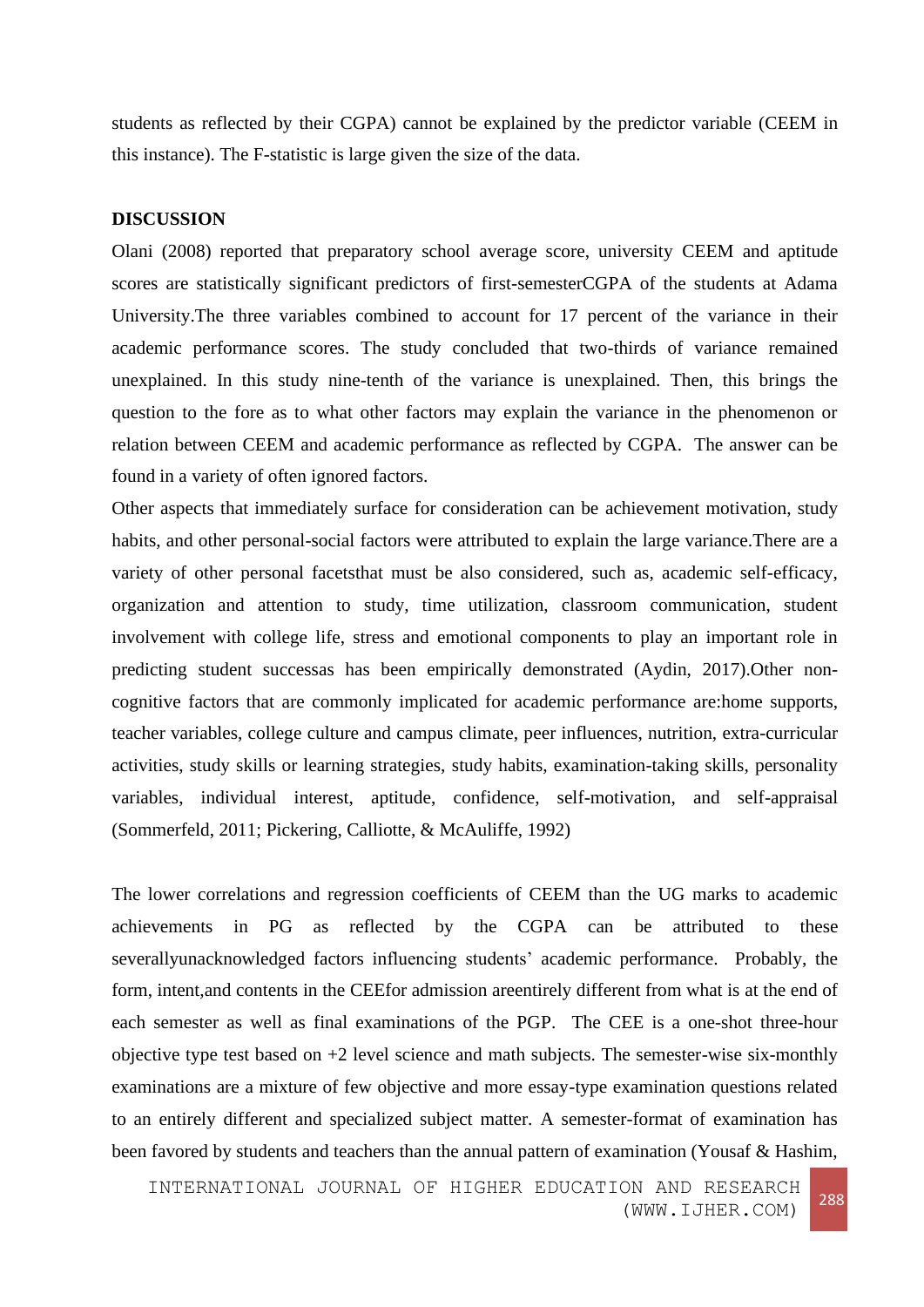2012).The scoring is computer-aided OMR method used for the CEE. In the university-mediated semester-wise and final examinations, faculty evaluate anonymous answer scripts of examinees,which they have taught those respective subjects throughout the semester. Familiarity with the content of the subjects and examinees can predispose positive bias and awarding of inflated marks than in case of the computer-aided corrections wherein there is also negative halfmark in place for every incorrect answer. Students have a more favorable attitude and expectedly score higher on multiple-choice objective type examinations as in CEE than in an essay-type examination at the end of an annual or semester scheme. The nature and degree of motivation for taking the CEE (to secure admission into a prestigious PGP) at the end of graduation are entirely different as compared to taking piece-meal semester-wise spaced examinations and class tests to secure a CGPA in the PGP (Zeidner, 1987; Hakstian, 1971).

The SLH helping profession is both a theory-driven academic program as well as a clinical, applied practitioner course with internship practices, casework, field visits, competency-based exercises, and skill-driven activity. Therefore, unlike other academic programs, entry-criteria should consider not only knowledge-based, pre-technical or cognitive capabilities of the candidates who seek admission as reflected on GM and CEEM; it should also cover their soft skills, emotional-social skills, self-management and people skills, their stress regulation, negotiation,and networking skills, etc. At present, there appears to be no mechanism in place that addresses these dimensions of pre or post-admissiontraining for students in the field of SLP in the country (Volz et al., 1978).

## **CONCLUSION**

In sum, results of this study show that boys opting for Audiology and those from the host institution outperform during CEE, although their CGPA and scores in UG examinations slide lower than the girls, or those from other feeder colleges. Inter-correlations on semester-wise performance between or among the sub-groups indicate that CEEM are the least correlated followed by better correlations for GM for CGPA across all semesters. The comparison of standardized regression coefficients reveals that GMturns out to be better predictors (56%) for CGPA than the CEEM (29%). Finally, it is recommended that the lower PV of CEEM is probably attributable to the several unidentified non-cognitive factors involved in their later academic performance. Policy implications of these findings necessitate a re-think on whether entrance examinations alone are sufficient to choose prospective students into SLP programs.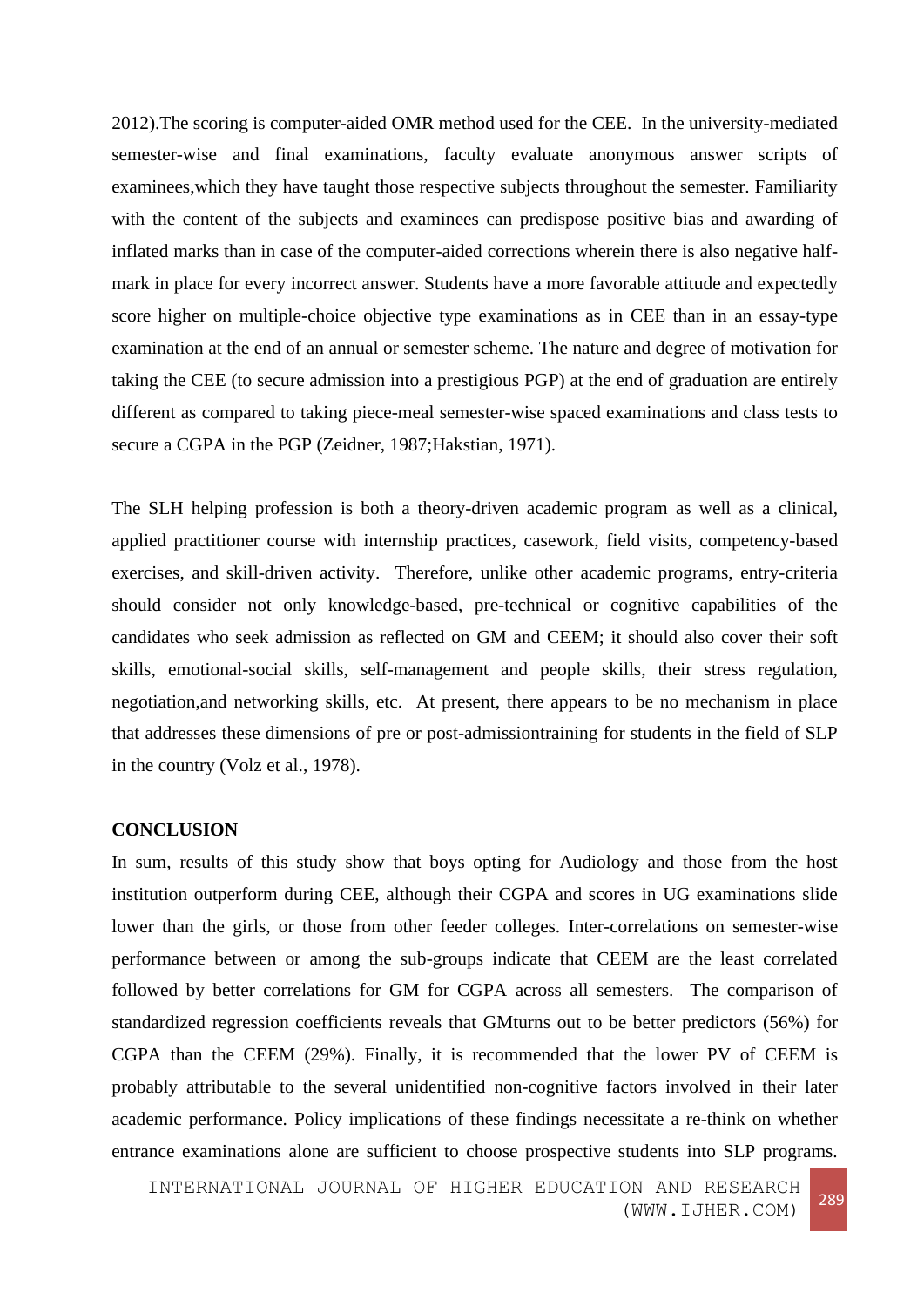Rather, other assessments covering their personality, aptitude, attitudes, interests, or make-up for the choice of entry into service sectors must also be taken into account. An agenda for further research along these lines is highlighted.

| <b>Entrance</b>       |     |         |         |       |       | Shapiro-Wilk      |                            |          |          |                 |
|-----------------------|-----|---------|---------|-------|-------|-------------------|----------------------------|----------|----------|-----------------|
| <b>Exam Scores</b>    | N   | Minimum | Maximum | Mean  | S.D.  |                   | Test of<br><b>Skewness</b> |          | Kurtosis | Probability     |
|                       |     |         |         |       |       | Normality         |                            | (S.E)    | (S.E)    |                 |
| Gender                |     |         |         |       |       | Statistic<br>Sig. |                            |          |          |                 |
| Girls                 | 241 | 21.25   | 79.00   | 48.55 | 11.33 | .995              | .673                       | $-0.016$ | $-.395$  | t: 0.4464;      |
|                       |     |         |         |       |       |                   |                            | (.157)   | (.312)   | df: 322;        |
| <b>Boys</b>           | 83  | 29.25   | 82.00   | 49.18 | 10.35 | .917              | .148                       | .452     | .523     | SED: 1.411;     |
|                       |     |         |         |       |       |                   |                            | (264)    | (.523)   | $p: 0.656;$ ns  |
| <b>Discipline</b>     |     |         |         |       |       |                   |                            |          |          |                 |
| Audiology             | 165 | 21.25   | 82.00   | 49.02 | 11.15 | .987              | .148                       | .364     | .108     | t: 0.5030;      |
|                       |     |         |         |       |       |                   |                            | (.189)   | (.376)   | df: 322;        |
| <b>SLP</b>            | 159 | 22.25   | 71.50   | 48.40 | 11.03 | .982              | .039                       | $-.239$  | $-.585$  | SED: 1.233;     |
|                       |     |         |         |       |       |                   |                            | (.192)   | (.039)   | $p: 0.615$ ; ns |
| <b>Feeder College</b> |     |         |         |       |       |                   |                            |          |          |                 |
| Host institution      | 183 | 21.25   | 82.00   | 48.95 | 11.91 | .993              | .586                       | .201     | $-.311$  | t: $0.4426$ ;   |
|                       |     |         |         |       |       |                   |                            | (.180)   | (.357)   | df: 322;        |
| Others                | 141 | 22.25   | 73.00   | 48.40 | 9.92  | .990              | .435                       | $-.258$  | $-.259$  | SED: 1.243;     |
|                       |     |         |         |       |       |                   |                            | (.204)   | (.406)   | $p: 0.658;$ ns  |

**Table 1: Distribution of Common Entrance Exam Marksin relation to Demographic Variables**

ns: not significant



**Fig. 1: Graphic Representation of Common Entrance Exam Marks w.r.t. Demographic Variables**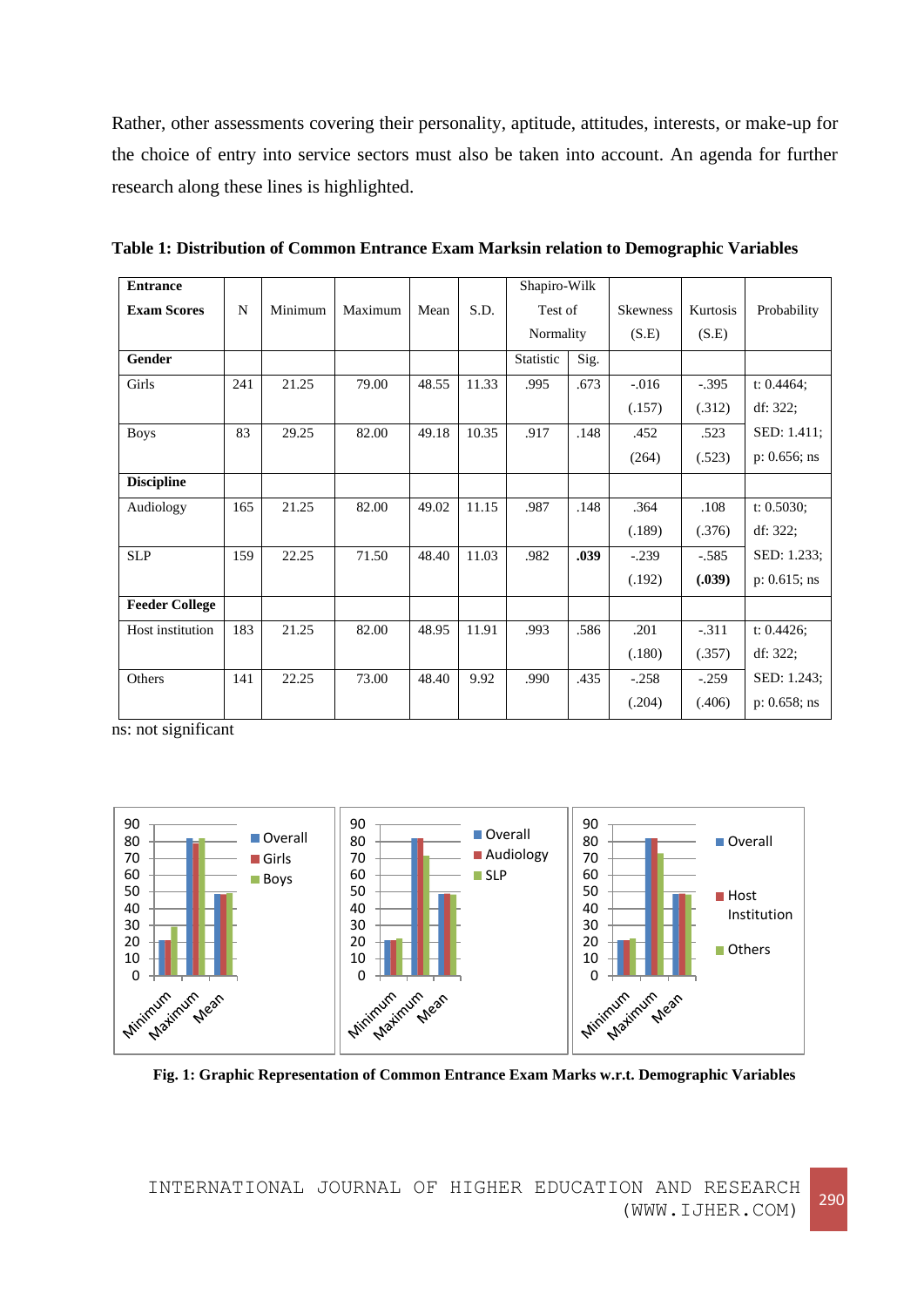|                                                  |             |         |         |       |      | Shapiro-Wilk |      | Skewness | Kurtosis | Probability     |
|--------------------------------------------------|-------------|---------|---------|-------|------|--------------|------|----------|----------|-----------------|
| $\boldsymbol{\mathsf{G}}\boldsymbol{\mathsf{M}}$ | $\mathbf N$ | Minimum | Maximum | Mean  | SD.  | Test of      |      | (SE)     | (SE)     |                 |
|                                                  |             |         |         |       |      | Normality    |      |          |          |                 |
| Gender                                           |             |         |         |       |      | Statistic    | Sig. |          |          |                 |
| Girls                                            | 241         | 52.74   | 77.00   | 65.42 | 5.04 | .987         | .026 | .178     | $-.567$  | t: $2.915$ ;    |
|                                                  |             |         |         |       |      |              |      | (.157)   | (.312)   | df: 322;        |
|                                                  |             |         |         |       |      |              |      |          |          | SED: 0.66;      |
| <b>Boys</b>                                      | 83          | 51.00   | 81.00   | 63.49 | 5.65 | .983         | .355 | .422     | .172     | $p: 0.004;$ hs; |
|                                                  |             |         |         |       |      |              |      | (.264)   | (.523)   |                 |
| <b>Discipline</b>                                |             |         |         |       |      |              |      |          |          |                 |
| <b>AUD</b>                                       | 165         | 52.74   | 81.00   | 64.89 | 5.23 | .993         | .594 | .163     | $-.219$  | t: 0.1206;      |
|                                                  |             |         |         |       |      |              |      | (.189)   | (.376)   | df: 322:        |
|                                                  |             |         |         |       |      |              |      |          |          | SED: 0.58;      |
| <b>SLP</b>                                       | 159         | 51.00   | 77.00   | 64.96 | 5.22 | .982         | .039 | .231     | $-.512$  | p: 0.904; ns;   |
|                                                  |             |         |         |       |      |              |      | (.192)   | (.383)   |                 |
| Feeder                                           |             |         |         |       |      |              |      |          |          |                 |
| College                                          |             |         |         |       |      |              |      |          |          |                 |
| <b>Host Institution</b>                          | 183         | 52.74   | 76.00   | 63.77 | 4.85 | .987         | .102 | .222     | $-.519$  | t: 4.6319;      |
|                                                  |             |         |         |       |      |              |      | (180)    | (.357)   | df: 322;        |
| Others                                           | 141         | 51.00   | 81.00   | 66.42 | 5.42 | .993         | .759 | .030     | $-.236$  | SED: 0.57;      |
|                                                  |             |         |         |       |      |              |      | (.204)   | (.406)   | $p: 0.001;$ hs; |

| Table 2                                                                     |  |
|-----------------------------------------------------------------------------|--|
| <b>Distribution of Graduate Marks with respect to Demographic Variables</b> |  |

hs: highly significant; ns: not significant



**Fig. 2: Graphic Representation of Graduate Marks w.r.t. Demographic Variables**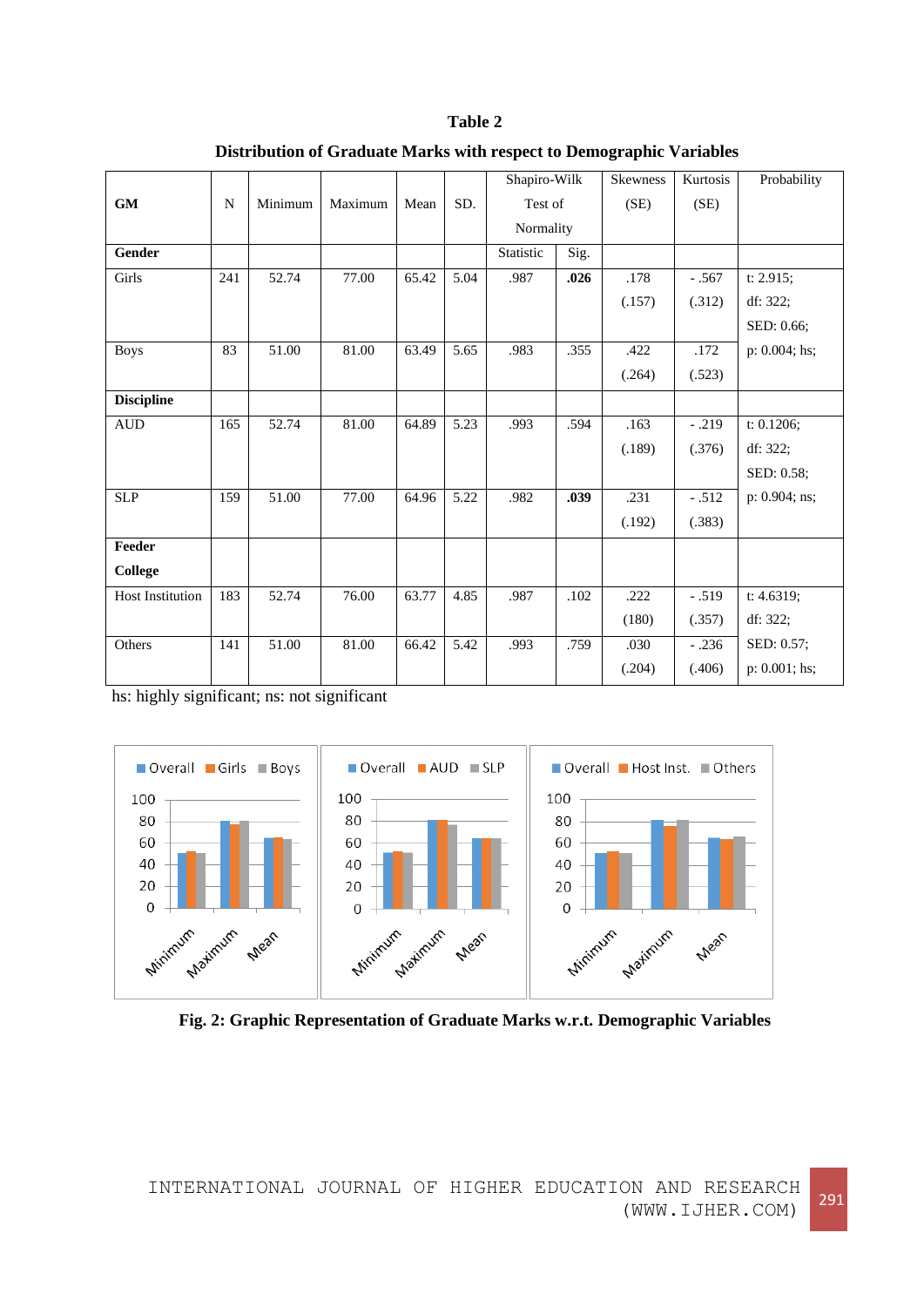| <b>CGPA</b>                                                                         | ${\bf N}$ | Minimum | Maximum                                                                  | Mean | <b>SD</b> | Shapiro-Wilk<br>Test of<br>Normality |                                          | Skewness<br>(SE)                                  | Kurtosis<br>(SE) | Probability    |
|-------------------------------------------------------------------------------------|-----------|---------|--------------------------------------------------------------------------|------|-----------|--------------------------------------|------------------------------------------|---------------------------------------------------|------------------|----------------|
| Gender                                                                              |           |         |                                                                          |      |           | Statistic                            | Sig.                                     |                                                   |                  |                |
| Girls                                                                               | 240       | 6.06    | 8.17                                                                     | 7.10 | 0.45      | .992                                 | .207                                     | .123                                              | $-.346$          | t: 7.1756;     |
|                                                                                     |           |         |                                                                          |      |           |                                      |                                          | (.157)                                            | (.313)           | df: 321;       |
| <b>Boys</b>                                                                         | 83        | 6.02    | 7.85                                                                     | 6.70 | 0.40      | .956                                 | .007                                     | .749                                              | .458             | SED: 0.056;    |
|                                                                                     |           |         |                                                                          |      |           |                                      |                                          | (.264)                                            | (.523)           | p: 0.001; hs;  |
| <b>Discipline</b>                                                                   |           |         |                                                                          |      |           |                                      |                                          |                                                   |                  |                |
| Audiology                                                                           | 164       | 6.02    | 8.01                                                                     | 6.78 | 0.41      | .973                                 | .003                                     | .558                                              | .107             | t: 9.5274;     |
|                                                                                     |           |         |                                                                          |      |           |                                      |                                          | (.190)                                            | (.377)           | df: 321;       |
| <b>SLP</b>                                                                          | 159       | 6.04    | 8.17                                                                     | 7.22 | 0.42      | .993                                 | .580                                     | .051                                              | $-.235$          | SED: 0.046;    |
|                                                                                     |           |         |                                                                          |      |           |                                      |                                          | (.192)                                            | (.383)           | p: 0.001; hs;  |
| <b>Feeder College</b>                                                               |           |         |                                                                          |      |           |                                      |                                          |                                                   |                  |                |
| <b>Host Institution</b>                                                             | 183       | 6.02    | 8.09                                                                     | 7.01 | 0.47      | .988                                 | .137                                     | .157                                              | $-.438$          | t: 0.4628;     |
|                                                                                     |           |         |                                                                          |      |           |                                      |                                          | (.180)                                            | (.357)           | df: 321;       |
| Others                                                                              | 140       | 6.04    | 8.17                                                                     | 6.99 | 0.23      | .981                                 | .052                                     | .328                                              | $-.442$          | SED: 0.043;    |
|                                                                                     |           |         |                                                                          |      |           |                                      |                                          | (.205)                                            | (.407)           | p: 0.6438; ns; |
| Overall Girls Boys<br>10<br>8<br>6<br>4<br>2<br>$\mathbf 0$<br>Minimum Maximum Mean |           |         | Overall AUD SLP<br>10<br>8<br>6<br>4<br>2<br>0<br>Minimum Apatiquin Mean |      |           |                                      | 10<br>8<br>6<br>4<br>$\overline{2}$<br>0 | Overall Host Inst. Others<br>Minimum Maximum Mean |                  |                |

**Table 3 Distribution of CGPA with respect to Demographic Variables**

**Fig. 3: Graphic Representation of CGPA with respect to Demographic Variables**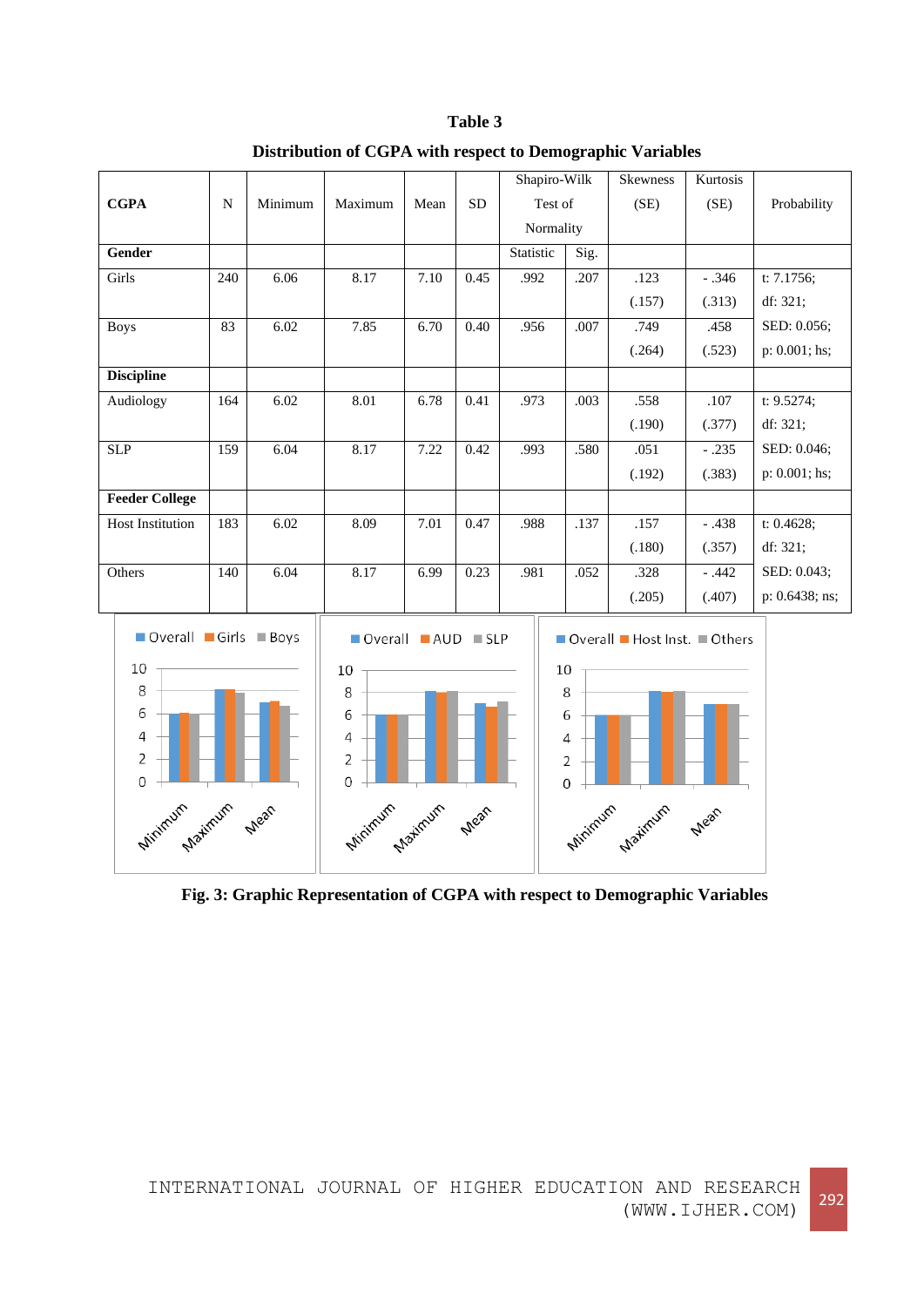#### **Table 4**

### **Inter-Correlation Matrix on Semester-wise Performance by**

| <b>Semesters</b> | N   | I        | $\mathbf H$ | III      | IV       | <b>CGPA</b> | <b>CEEM</b> | <b>GM</b> |
|------------------|-----|----------|-------------|----------|----------|-------------|-------------|-----------|
| I                | 322 |          |             |          |          |             |             |           |
| $\mathbf{I}$     | 309 | $0.767*$ |             |          |          |             |             |           |
| Ш                | 322 | $0.761*$ | $0.720*$    |          |          |             |             |           |
| IV               | 322 | $0.672*$ | $0.593*$    | $0.697*$ |          |             |             |           |
| <b>CGPA</b>      | 322 | $0.906*$ | $0.882*$    | $0.891*$ | $0.829*$ |             |             |           |
| <b>CEEM</b>      | 323 | $0.395*$ | $0.325*$    | $0.395*$ | $0.124*$ | $0.356*$    |             |           |
| <b>GM</b>        | 323 | $0.547*$ | $0.447*$    | $0.548*$ | $0.445*$ | $0.561*$    | $0.288*$    |           |
| $(*n: < 0.01)$   |     |          |             |          |          |             |             |           |

**CGPA, CEEM & GM for M.Sc. Audiology & SLP Combined** 

 $(*p: <0.01)$ 





| Table 5                                   |
|-------------------------------------------|
| Inter-Correlations between CGPA, GM& CEEM |

| <b>Variables</b> | <b>CEEM</b>              | <b>GM</b> |
|------------------|--------------------------|-----------|
| <b>CGPA</b>      | $0.355*$                 | $0.561*$  |
|                  | (N: 323)                 | (N: 323)  |
| <b>CEEM</b>      | $\overline{\phantom{a}}$ | $0.287*$  |
|                  |                          | (N: 324)  |

\*\*  $p<0.001$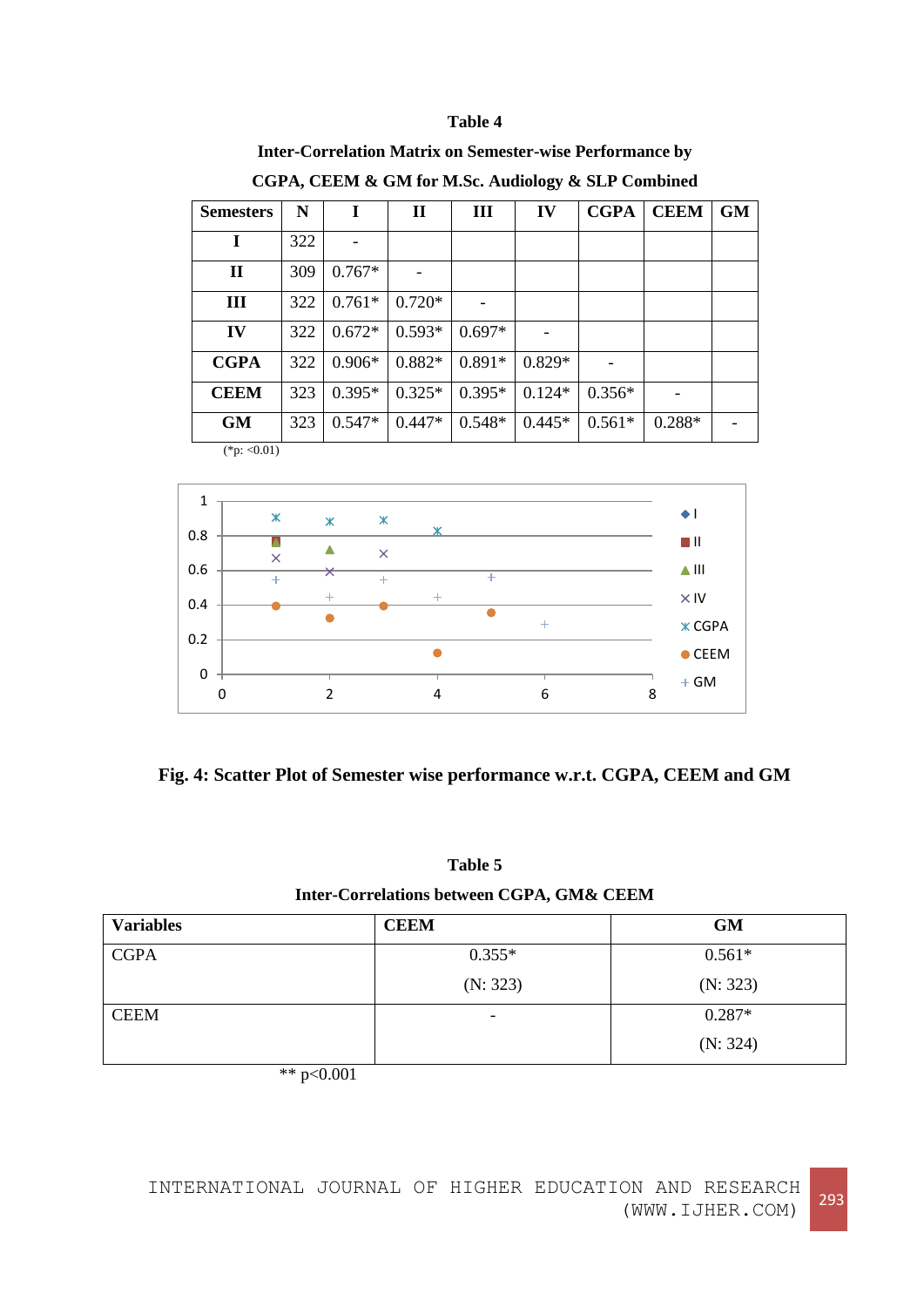**Table 6 Inter-Correlations in terms of Socio-demographic Variables**

| <b>VARIABLES</b> | <b>CGPA</b>                         | <b>GM</b> | <b>CEEM</b> |
|------------------|-------------------------------------|-----------|-------------|
|                  | <b>Boys</b>                         | $0.388**$ | $0.387**$   |
| Gender           |                                     | (N: 83)   | (N: 83)     |
|                  | Girls                               | $0.606**$ | $0.394**$   |
|                  |                                     | (N: 240)  | (N: 240)    |
|                  |                                     | $0.617**$ | $0.43.4**$  |
| Area of          | Audiology                           | (N: 164)  | (N: 164)    |
| Specialization   | <b>SLP</b>                          | $0.648**$ | $0.402**$   |
|                  |                                     | (N:159)   | (N: 159)    |
|                  | <b>UG</b> from Host Institution     | $0.697**$ | $0.397**$   |
| Feeder           |                                     | (N: 183)  | (N: 183)    |
| College          | UG from other than Host Institution | $0.463**$ | $0.295**$   |
|                  |                                     | (N: 140)  | (N: 140)    |

*\*\* p < 0.001*

| Table 7                                                    |
|------------------------------------------------------------|
| Regression coefficients and percentage of variance in CGPA |

| Simple Linear | Predictors  | Standardized<br>Coefficients (Beta) |                                | Sig   | $R^2$ | $\mathbb{R}^2$<br>Change | F       | Sig   |
|---------------|-------------|-------------------------------------|--------------------------------|-------|-------|--------------------------|---------|-------|
| Regression    | GМ          | 0.561                               | $12.156 \mid 0.000 \mid 0.315$ |       |       | 0.10%                    | 147.780 | 0.000 |
|               | <b>CEEM</b> | 0.355                               | 6.812                          | 0.000 | 0.126 | 0.02%                    | 46.402  | 0.000 |

## **REFERENCES**

Allalouf, A. and Ben-Shakhar, G. (1998). The effect of coaching on the predictive validity of scholastic aptitude tests. *Journal of Educational Measurement*, 35 (1), 31-47. <http://doi.org/10.1111/j.1745-3984.1998.tb00526.x>

Anghelache V. (2016). Relation between non-cognitive factors of learning and the students' academic performance. In: M. S. Khine and S. Arceepattamannil. (Eds). *Non-cognitive*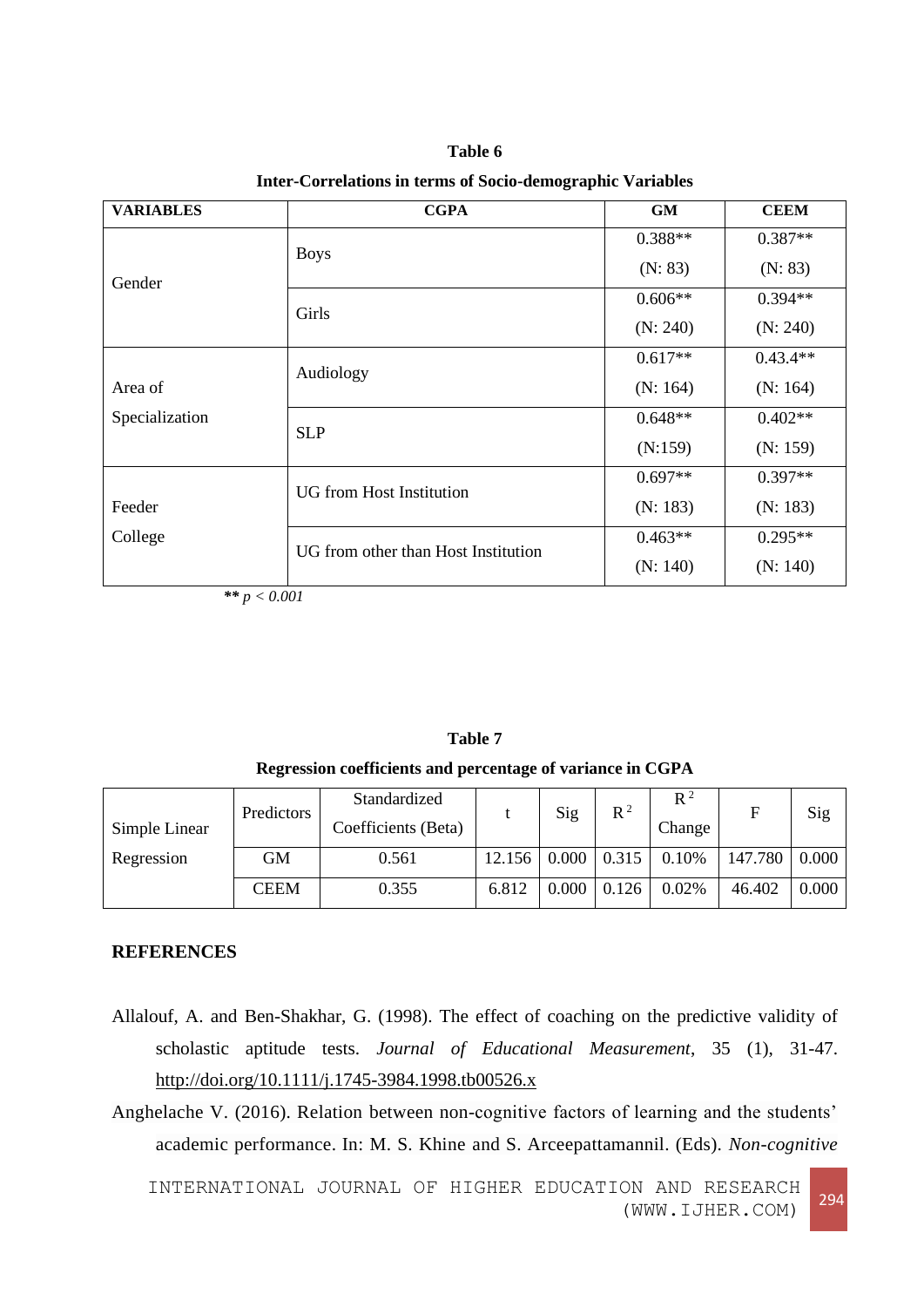*Skills and Factors in Educational Attainment. Contemporary Approaches to Research in Learning Innovations*. Rotterdam: Sense Publishers

- Aydin, G. (2017). Personal factors are predicting college student success. Eurasian Journal of Educational Research, 69: 93-112.<http://dx.doi.org/10.14689/ejer.2017.69.6>
- Baron, J. B. and Wolf, D. P. (1996). Performance-Based Student Assessment: Challenges and Possibilities, Chicago: University of Chicago Press. Pp. 261-286.
- Berberoglu, G. (1996). The university entrance examinations in Turkey. *Studies in Educational Evaluation*, 22(4), 363-373.
- Burton, N. W. and Ramist, L. (2001). *Predicting success in college: SAT studies of classes graduating since 1980*. New York: The College Board.
- Davey, G., De Lian, C. and Higgins, L. (2007). The university entrance examination system in China. Journal of Further and Higher Education, 31(4), 385-396, <https://doi/org/10.1080/03098770701625761>
- Dooey, P. and Oliver, R. (2002). An investigation into the predictive validity of the IELTS Test as an indicator of future academic success. *Prospect*, 17(1), 36-54.
- Farrokh-Khajeh-Pasha, Y., Nedjat, S., Mohammadi, A., Rad, E. M., Majdzadeh, R., Monajemi, F., Jamali, E. and Yazdani, S. (2012). The validity of Iran's national university entrance examination (Konkoor) for predicting medical students' academic performance. *BMC Medical Education*, 12: 60.<https://doi.org/10.1186/1472-6920-12-60>
- Feng, Y. (1999). National College Entrance Examinations: the dynamics of political centralism in China's elite education. *Journal of Education*, 181(1), 39-57. <https://doi.org/10.1177/002205749918100104>
- Gallagher, P. A., Bomba, C. and Crane, L. R. (2001). Using an admissions exam to predict student success in an ADN program. *Nurse Educator*, 26(3), 132-135.
- Gayle, T. B. and Jones, T. H. (1973). Admission standards for graduate study in management. *Decision Sciences*, 4, 421-425.
- Gusset J. C. (1974). College entrance examination board scholastic aptitude test scores as a predictor for college freshman mathematics grades. *Educational and Psychological Measurement,* 34 (4), 953-955.<http://doi.org/10.1177/001316447403400427>
- Hakstian, A. R. (1971). The effects of type of examination anticipated on test preparation and performance. *The Journal of Educational Research*, 64, 7, 319-324. <https://doi.org/10.1080/00220671.1971.10884175>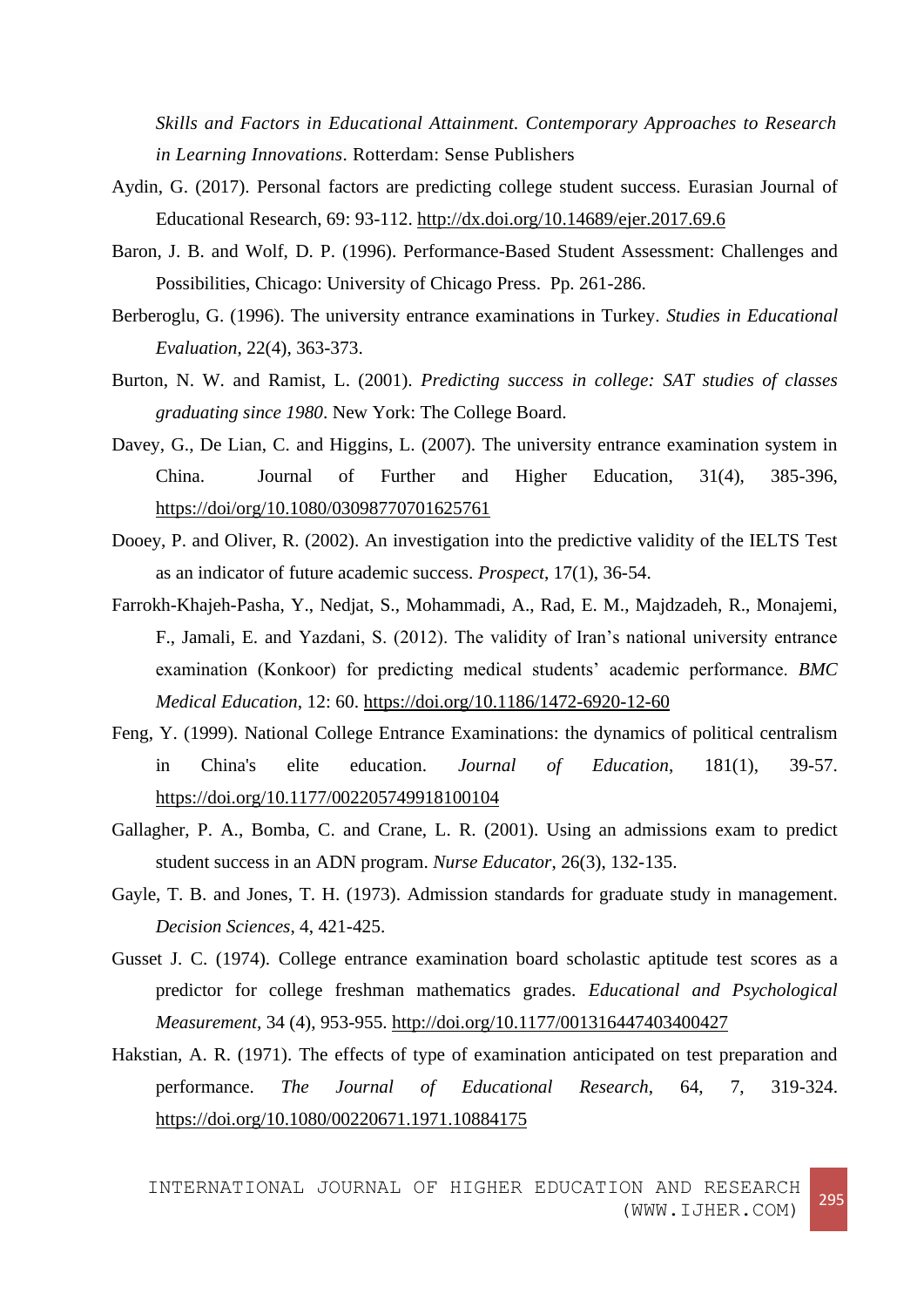- Kockar, A. I. and Gencoz, T. (2004). Personality, social support, and anxiety among adolescents preparing for university entrance examinations in Turkey. Current Psychology, 23(2), 138-146.<https://doi.org/10.1007/BF02903074>
- Koenig, J. A., Sireci, S. G. and Wiley, A. (1998). Evaluating the predictive validity of MCAT scores across diverse applicant groups. *Academic Medicine, 73*(10), 1095-1106. [http://dx.doi.org/10.1097/00001888-199810000-00021](http://psycnet.apa.org/doi/10.1097/00001888-199810000-00021)
- Light, R. L., Xu, M. and Mossop, J. (1987). English proficiency and academic performance of international students. *TESOL Quarterly,* 21, 2: 251–61.
- Mauger, P. A. and Kolmodin, C. A. (1975). Long-term predictive validity of the Scholastic Aptitude Test. *Journal of Educational Psychology, 67*(6), 847-851.
- Messick, S. (1989). Validity. In R. L. Linn (Ed.), *Educational measurement* (3rd ed., pp. 13- 103). New York: American Council on Education/Macmillan.
- Noble, J. and Sawyer, R. (2002). Predicting different levels of academic success in college using high school GPA and ACT composite score. Iowa City: ACT.
- Olani, A. (2008). Predicting first-year university students' academic success. *Electronic Journal of Research in Education Psychology,* 7(3), 1053-1072.
- Pickering, J., Calliotte, J. and McAuliffe, G. (1992). The effect of non-cognitive factors on freshman academic performance and retention. *Journal of the First-Year Experience & Students in Transition,* 2, 2, 7-30.
- Robi, Y. S. (2014). University entrance exam result and preparatory class average score as predictors of college performance. *The International Journal of Indian Psychology*, 1 (4), 97-107.
- Ross, H. and Wang, Y. (2010). The College Entrance Examination in China: an overview of its social-cultural foundations, existing problems, and consequences. *Chinese Education & Society*, 43(4), 3-10.<https://doi.org/10.2753/CED1061-1932430400>
- Schuler, H., Funke, U. and Baron-Boldt, J. (1990). Predictive validity of school grades: a metaanalysis. *Applied Psychology,* 39(1), 89-103. [https://doi.org/10.1111/j.1464-](https://doi.org/10.1111/j.1464-0597.1990.tb01039.x) [0597.1990.tb01039.x](https://doi.org/10.1111/j.1464-0597.1990.tb01039.x)
- Sommerfeld, A. (2011). Recasting non-cognitive factors in college readiness as what they truly are: nonacademic factors. *Journal of College Admission,* 213, 18-22.
- Valli, R. and Johnson, P. (2007). Entrance examinations as gatekeepers. *Scandinavian Journal of Educational Research,* 51(5), 493-510.<https://doi.org/10.1080/00313830701576631>